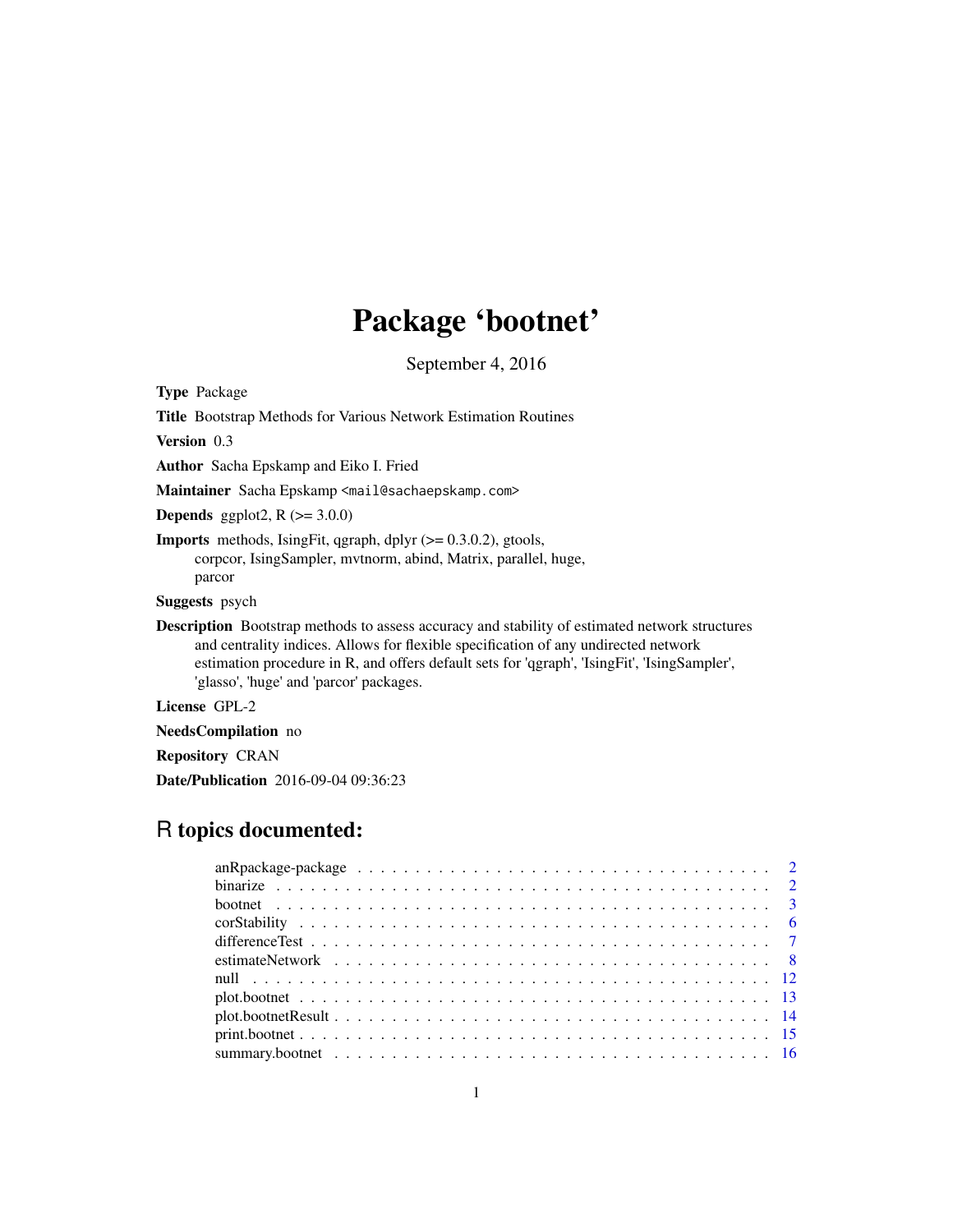#### <span id="page-1-0"></span>**Index** [17](#page-16-0)

anRpackage-package *Bootstrap Methods for Various Network Estimation Routines*

#### Description

Bootstrap standard errors on various network estimation routines, such as EBICglasso from the qgraph package and IsingFit from the IsingFit package. See [bootnet](#page-2-1)

### Details

| Package: | bootnet    |
|----------|------------|
| Type:    | Package    |
| Version: | 0.1        |
| Date:    | 2015-03-01 |
| License: | $GPI - 2$  |

#### Author(s)

Sacha Epskamp

Maintainer: Sacha Epskamp <mail@sachaepskamp.com>

# See Also

[bootnet](#page-2-1)

<span id="page-1-1"></span>binarize *Binarizes a dataset*

# Description

This function will transform data into binary data  $(0,1)$ . If the data is already binary, this function does nothing.

# Usage

```
binarize(x, split = "median", na.rm = TRUE, removeNArows = TRUE)
```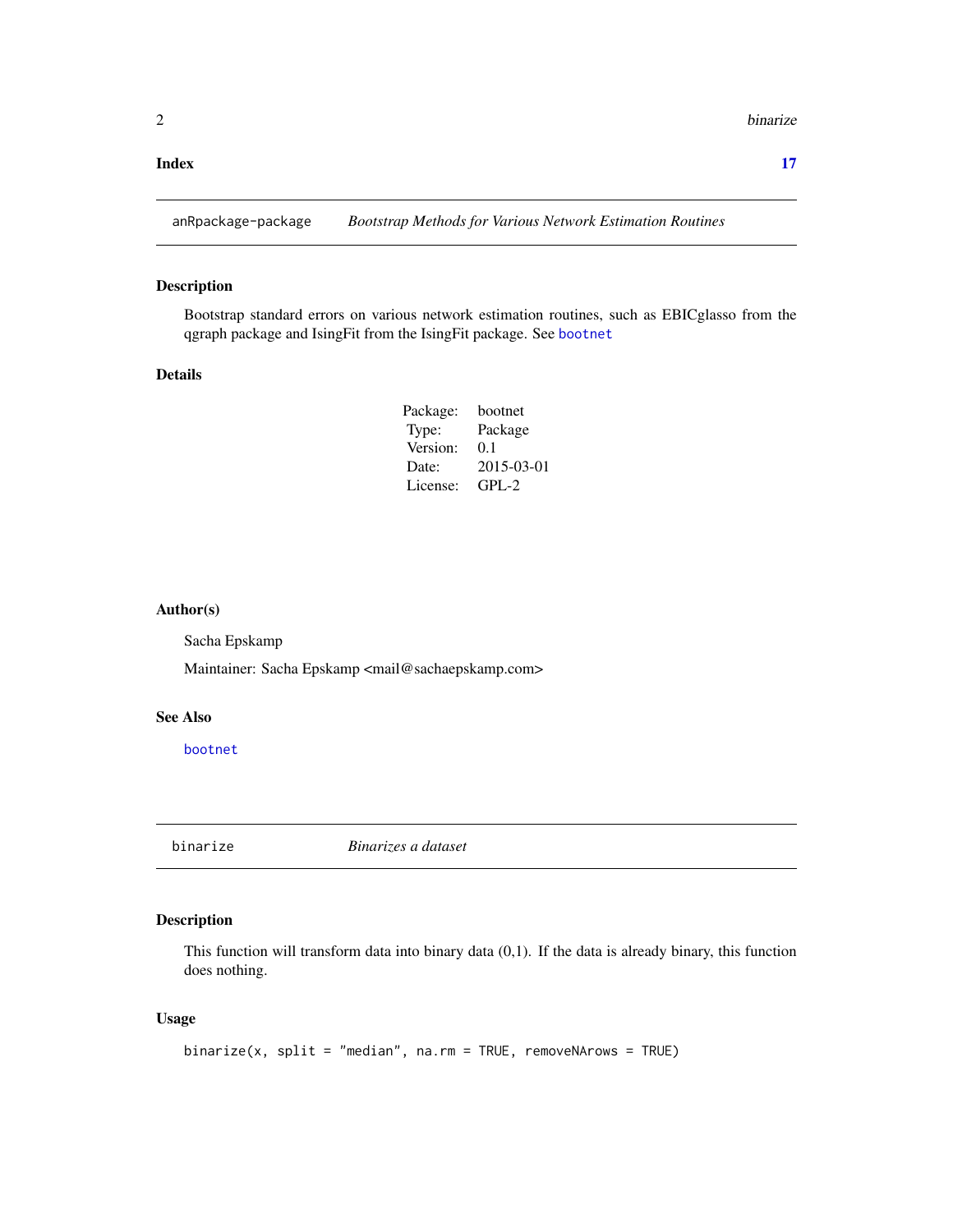#### <span id="page-2-0"></span>bootnet 3

#### **Arguments**

| $\mathsf{x}$ | A data frame or matrix                                                                                                                                                                                                                                                                                                                 |
|--------------|----------------------------------------------------------------------------------------------------------------------------------------------------------------------------------------------------------------------------------------------------------------------------------------------------------------------------------------|
| split        | Either a function to split on (as character or as function) or a vector. e.g.,<br>split = "mean" will split every variable on the mean of that variable, split=2<br>will make every value above 2 a 1 and every value below 2 a 0 and a vector of<br>the same length as each variable in the dataset will use those elements to split. |
| na.rm        | The na. rm argument used in the split function.                                                                                                                                                                                                                                                                                        |
| removeNArows | Logical, should rows with NA be removed?                                                                                                                                                                                                                                                                                               |

#### Value

A binarized data frame

# Author(s)

Sacha Epskamp <mail@sachaepskamp.com>

<span id="page-2-1"></span>

bootnet *Bootstrapped network estimation*

# Description

This function can be used to bootstrap network estimation methods so that the spread of parameter and centrality estimates can be assessed. Most important methods are type = 'nonparametric' for the non-parametric bootstrap and type = 'case' for the case-dropping bootstrap. See also Epskamp, Borsboom and Fried (2016) for more details.

# Usage

```
bootnet(data, nBoots = 1000, default = c("none", "EBICglasso",
                 "pcor", "IsingFit", "IsingLL"), type =
                 c("nonparametric", "parametric", "node", "person",
                 "jackknife", "case"), nCores = 1, statistics = c("edge"
                 ,"strength","closeness","betweenness"), model = c("detect",
                 "GGM", "Ising"), prepFun, prepArgs, estFun, estArgs,
                 graphFun, graphArgs, intFun, intArgs, verbose = TRUE,
                 labels, alpha = 1, subNodes = 2:(\text{ncol}(data) - 1),subPersons = round(seq(0.25, 0.95, length = 10) *nrow(data), computeCentrality = TRUE, propBoot = 1,
                 replacement = TRUE, graph, sampleSize, intercepts)
```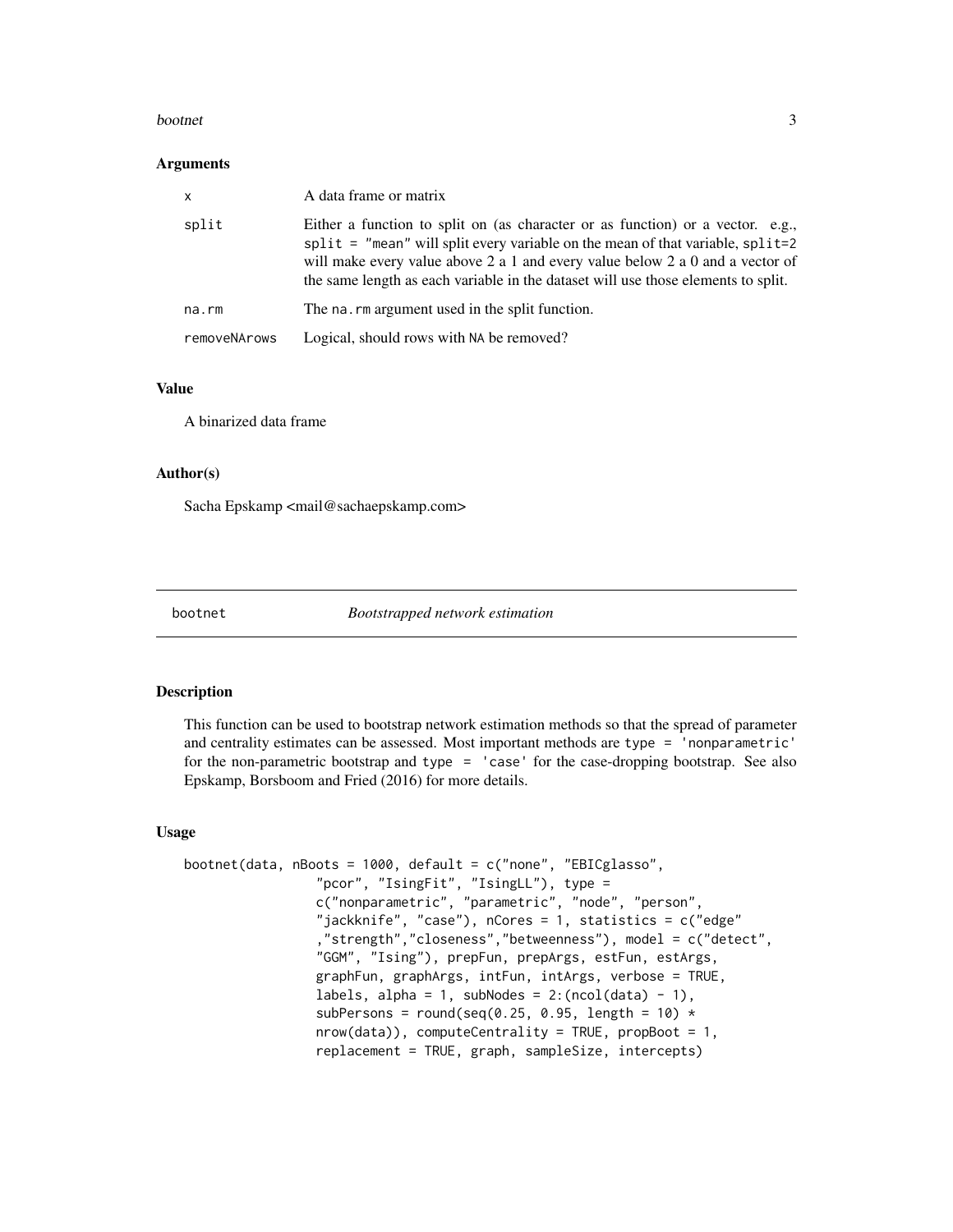# <span id="page-3-0"></span>Arguments

| data                            | A data frame or matrix containing the raw data. Must be numeric, integer or<br>ordered factors.                                                                                         |
|---------------------------------|-----------------------------------------------------------------------------------------------------------------------------------------------------------------------------------------|
| nBoots                          | Number of bootstraps                                                                                                                                                                    |
| default                         | A string indicating the method to use. See documentation at estimateNetwork.                                                                                                            |
| type                            | The kind of bootstrap method to use.                                                                                                                                                    |
| nCores                          | Number of cores to use in computing results. Set to 1 to not use parallel com-<br>puting.                                                                                               |
| statistics                      | Vector indicating which statistics to store. Can contain "edge", "strength",<br>"closeness", "betweenness", "length" and "distance". By default, length<br>and distance are not stored. |
| model                           | The modeling framework to use. Automatically detects if data is binary or not.                                                                                                          |
| prepFun                         | See documentation at estimateNetwork.                                                                                                                                                   |
| prepArgs                        | See documentation at estimateNetwork.                                                                                                                                                   |
| estFun                          | See documentation at estimateNetwork.                                                                                                                                                   |
| estArgs                         | See documentation at estimateNetwork.                                                                                                                                                   |
| graphFun                        | See documentation at estimateNetwork.                                                                                                                                                   |
| graphArgs                       | See documentation at estimateNetwork.                                                                                                                                                   |
| intFun                          | See documentation at estimateNetwork.                                                                                                                                                   |
| intArgs                         | See documentation at estimateNetwork.                                                                                                                                                   |
| verbose                         | Logical. Should progress of the function be printed to the console?                                                                                                                     |
| labels                          | A character vector containing the node labels. If omitted the column names of<br>the data are used.                                                                                     |
| alpha                           | The centrality tuning parameter as used in centrality.                                                                                                                                  |
| subNodes                        | Range of nodes to sample in node-drop bootstrap                                                                                                                                         |
| subPersons<br>computeCentrality | Range of persons to sample in person-drop bootstrap                                                                                                                                     |
|                                 | Logical, should centrality be computed?                                                                                                                                                 |
| propBoot                        | Proportion of persons to sample in bootstraps. Set to lower than 1 for m out of<br>n bootstrap                                                                                          |
| replacement                     | Logical, should replacement be used in bootstrap sampling?                                                                                                                              |
| graph                           | A given network structure to use in parametric bootstrap.                                                                                                                               |
| sampleSize                      | The samplesize to use in parametric bootstrap.                                                                                                                                          |
| intercepts                      | Intercepts to use in parametric bootstrap.                                                                                                                                              |

# Value

A bootnet object with the following elements:

| sampleTable | A data frame containing all estimated values on the real sample.                                           |
|-------------|------------------------------------------------------------------------------------------------------------|
| bootTable   | A data frame containing all estimated values on all bootstrapped samples.                                  |
| sample      | A bootnet Result object with plot and print method containing the estimated<br>network of the real sample. |
| boots       | A list of bootnet Result objects containing the raw bootstrap results.                                     |
|             |                                                                                                            |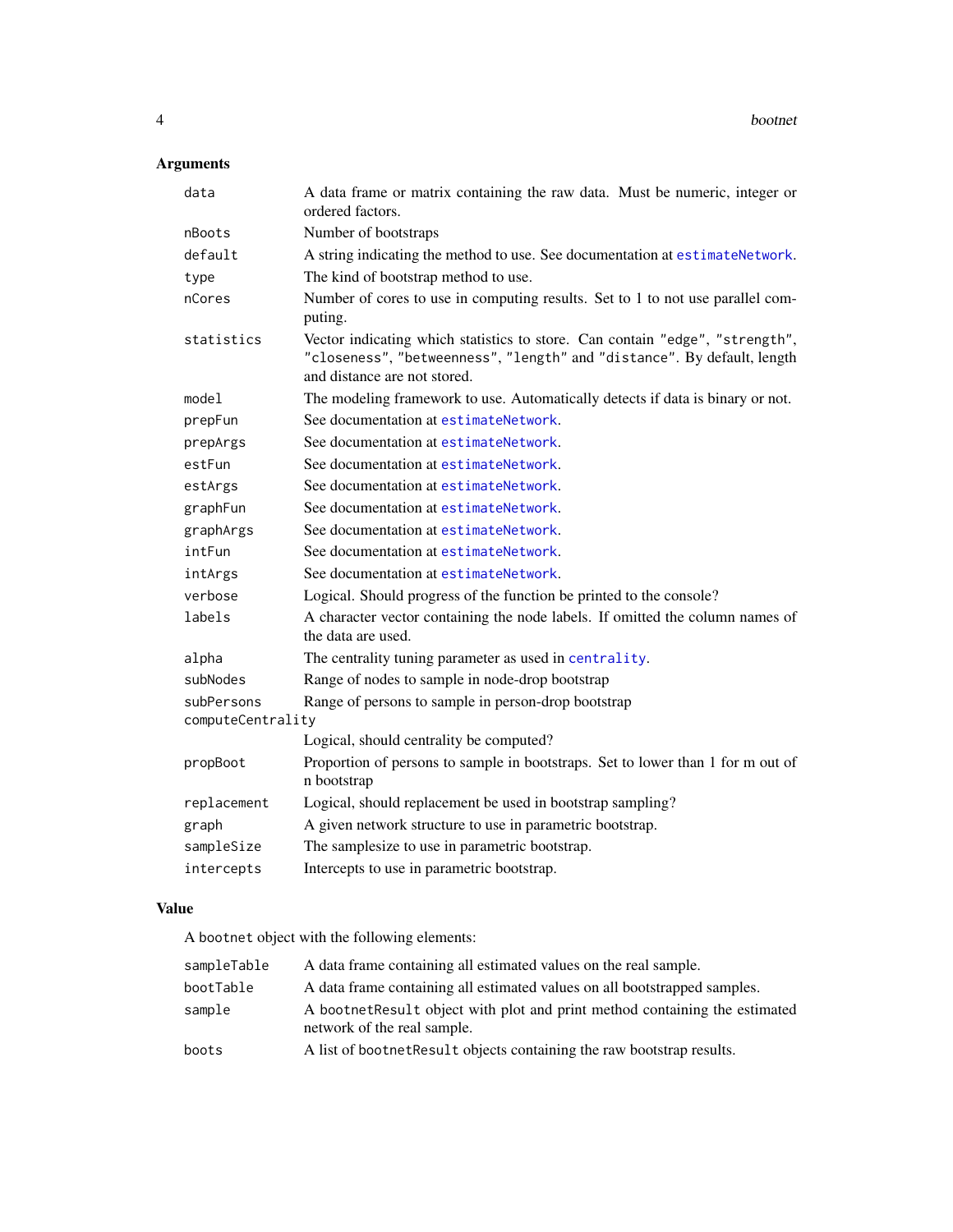#### <span id="page-4-0"></span>bootnet 5 and 5 and 5 and 5 and 5 and 5 and 5 and 5 and 5 and 5 and 5 and 5 and 5 and 5 and 5 and 5 and 5 and 5 and 5 and 5 and 5 and 5 and 5 and 5 and 5 and 5 and 5 and 5 and 5 and 5 and 5 and 5 and 5 and 5 and 5 and 5 an

#### Author(s)

Sacha Epskamp <mail@sachaepskamp.com>

#### References

Epskamp, S., Borsboom, D., & Fried, E. I. (2016). Estimating psychological networks and their accuracy: a tutorial paper. arXiv preprint, arXiv:1604.08462.

#### See Also

[estimateNetwork](#page-7-1), [differenceTest](#page-6-1), [corStability](#page-5-1), [plot.bootnet](#page-12-1), [summary.bootnet](#page-15-1)

#### Examples

```
# BFI Extraversion data from psych package:
library("psych")
data(bfi)
bfsiSub <- bf[,1:25]
# Estimate network:
Network <- estimateNetwork(bfiSub, default = "EBICglasso")
# Centrality indices:
library("qgraph")
centralityPlot(Network)
## Not run:
# Estimated network:
plot(Network, layout = 'spring')
### Non-parametric bootstrap ###
# Bootstrap 1000 values, using 8 cores:
Results1 <- bootnet(Network, nBoots = 1000, nCores = 8)
# Plot bootstrapped edge CIs:
plot(Results1, labels = FALSE, order = "sample")
# Plot significant differences (alpha = 0.05) of edges:
plot(Results1, "edge", plot = "difference",onlyNonZero = TRUE,
     order = "sample")
# Plot significant differences (alpha = 0.05) of node strength:
plot(Results1, "strength", plot = "difference")
# Test for difference in strength between node "A1" and "C2":
differenceTest(Results, "A1", "C2", "strength")
### Case-drop bootstrap ###
# Bootstrap 1000 values, using 8 cores:
Results2 <- bootnet(Network, nBoots = 1000, nCores = 8,
              type = "case")
```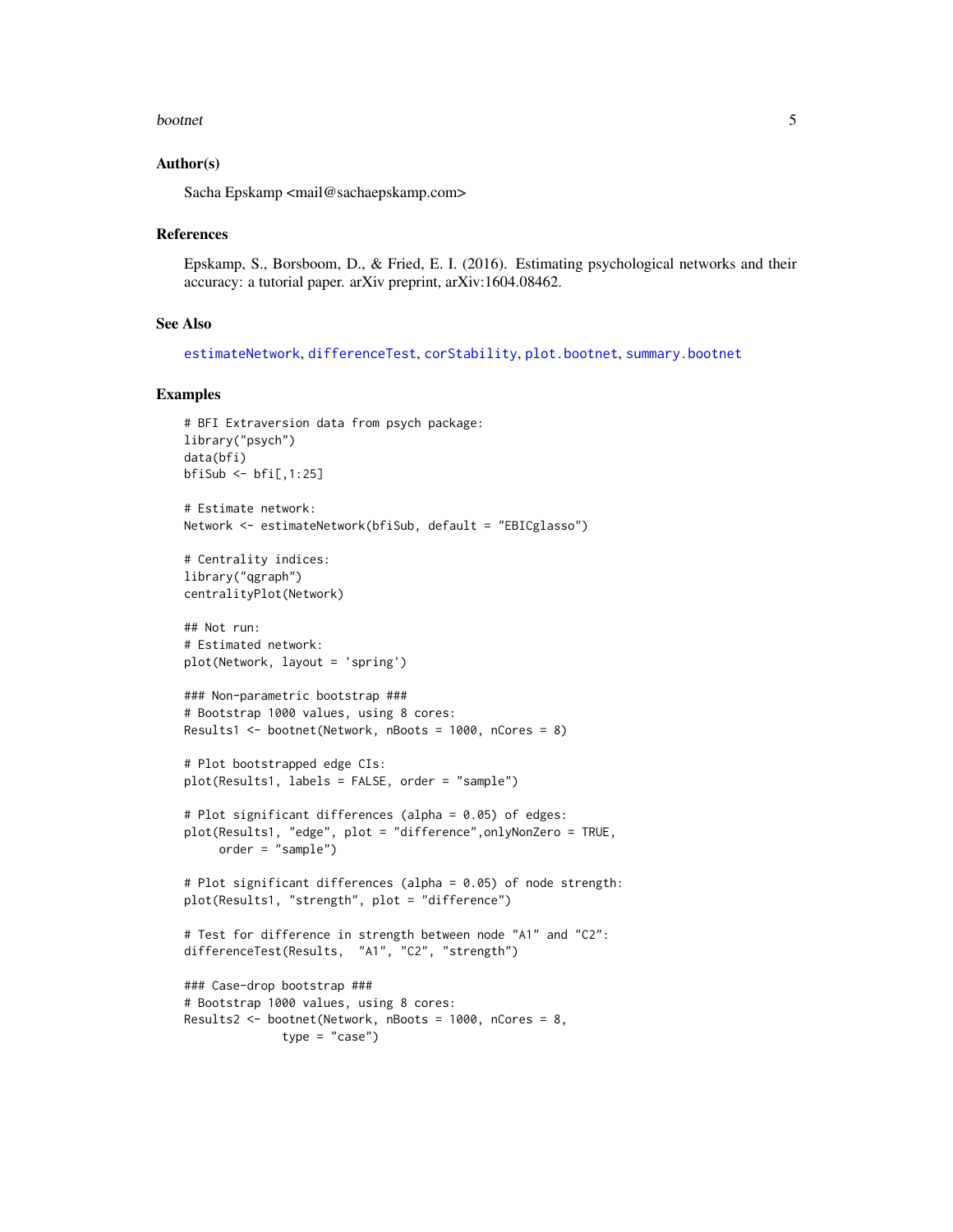```
# Plot centrality stability:
plot(Results2)
# Compute CS-coefficients:
corStability(Results2)
```
## End(Not run)

<span id="page-5-1"></span>corStability *Correlation stability coefficient*

#### Description

This coefficient denotes the estimated maximum number of cases that can be dropped from the data to retain, with 95% probability, a correlation of at least 0.7 (default) between statistics based on the original network and statistics computed with less cases. This coefficient should not be below 0.25 and is preferably above 0.5. See also Epskamp, Borsboom and Fried (2016) for more details.

# Usage

```
corStability(x, cor = 0.7, statistics = c("strength", "closeness", "betweenness"))
```
# Arguments

| X          | Output of <b>bootnet</b> . Must be case-drop bootstrap. |
|------------|---------------------------------------------------------|
| cor        | The correlation level tot est at.                       |
| statistics | The statistic(s) to test for.                           |

# Author(s)

Sacha Epskamp <mail@sachaepskamp.com>

# References

Epskamp, S., Borsboom, D., & Fried, E. I. (2016). Estimating psychological networks and their accuracy: a tutorial paper. arXiv preprint, arXiv:1604.08462.

# See Also

[bootnet](#page-2-1)

<span id="page-5-0"></span>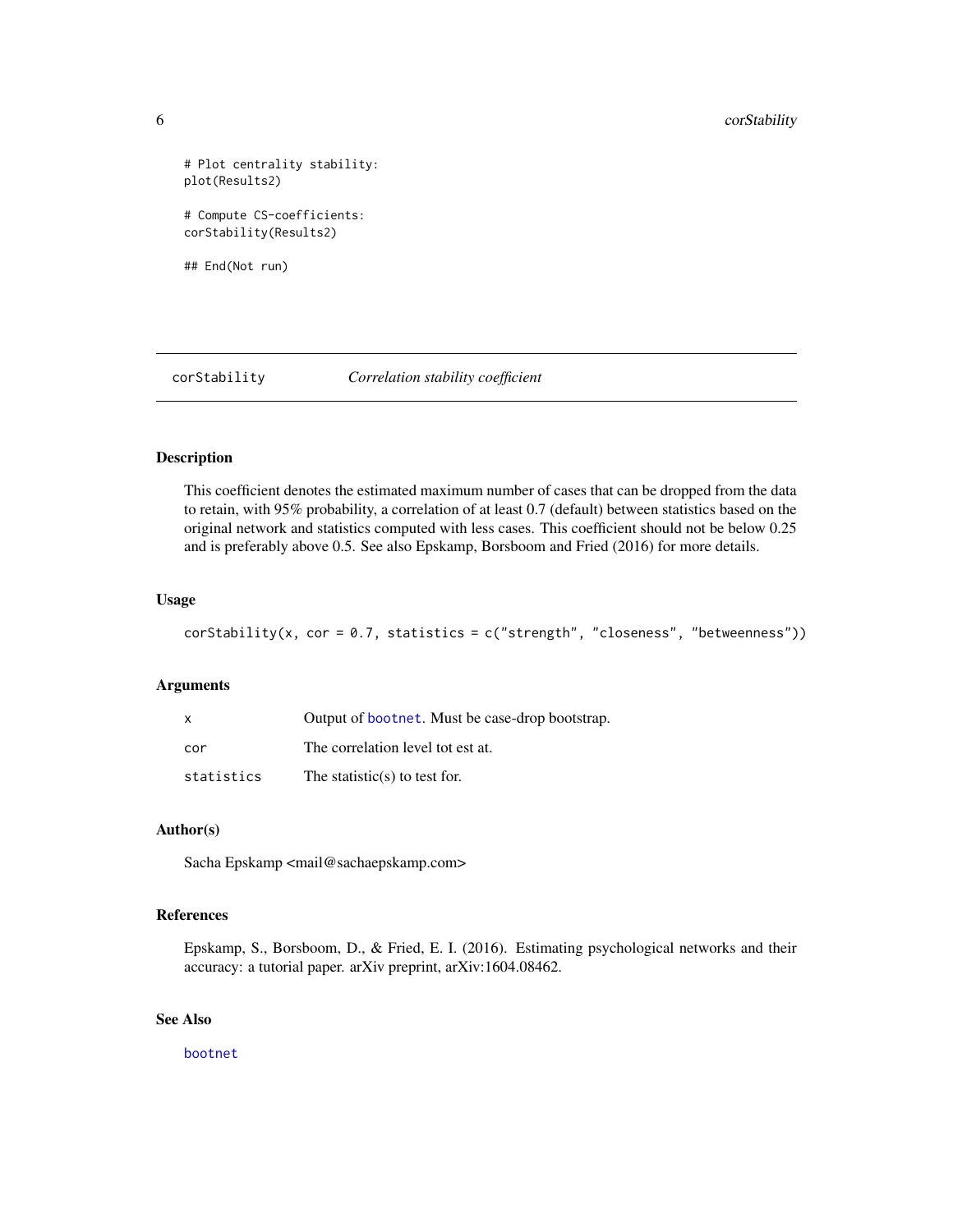# <span id="page-6-0"></span>differenceTest 7

# Examples

```
## Not run:
# BFI Extraversion data from psych package:
library("psych")
data(bfi)
bfish \leftarrow bfi[, 1:25]# Estimate network:
Network <- estimateNetwork(bfiSub, default = "EBICglasso")
# Bootstrap 1000 values, using 8 cores:
# Bootstrap 1000 values, using 8 cores:
Results2 <- bootnet(Network, nBoots = 1000, nCores = 8,
              type = "case")# Compute CS-coefficients:
corStability(Results2)
## End(Not run)
```
<span id="page-6-1"></span>differenceTest *Bootstrapped difference test*

# Description

This function computes the bootstrapped difference test for edge-weights and centrality indices. A confidence interval is constructured on the difference of two values, and the test is deemed significant if zero is not in this confidence interval. See also Epskamp, Borsboom and Fried (2016) for more details.

#### Usage

```
differenceTest(bootobject, x, y, measure = c("strength", "closeness", "betweenness"),
                alpha = 0.05, x2, y2, verbose = TRUE)
```
#### Arguments

| bootobject | Output of bootnet. Must be nonparametric or parametric bootstrap.                                                                                                   |
|------------|---------------------------------------------------------------------------------------------------------------------------------------------------------------------|
| X          | A character string indicating the ID of a node or an edge, or a number indiacting<br>the node or edge. For an edge, can be e.g., "1--2" or " $x = 1$ , $x^2 = 2$ ". |
| y          | A character string indicating the ID of a node or an edge, or a number indiacting<br>the node or edge. For an edge, can be e.g., "1--2" or " $y = 1$ , $y2 = 2$ ".  |
| measure    | Measure to test. Can be "strength", "closeness", "betweenness", "edge"<br>or "distance".                                                                            |
| alpha      | Signifiance level to test at. Note that the actual signifiance level is influenced by<br>the number of bootstrap samples, and is returned in a message.             |
| x2         | Second node in an edge. optional.                                                                                                                                   |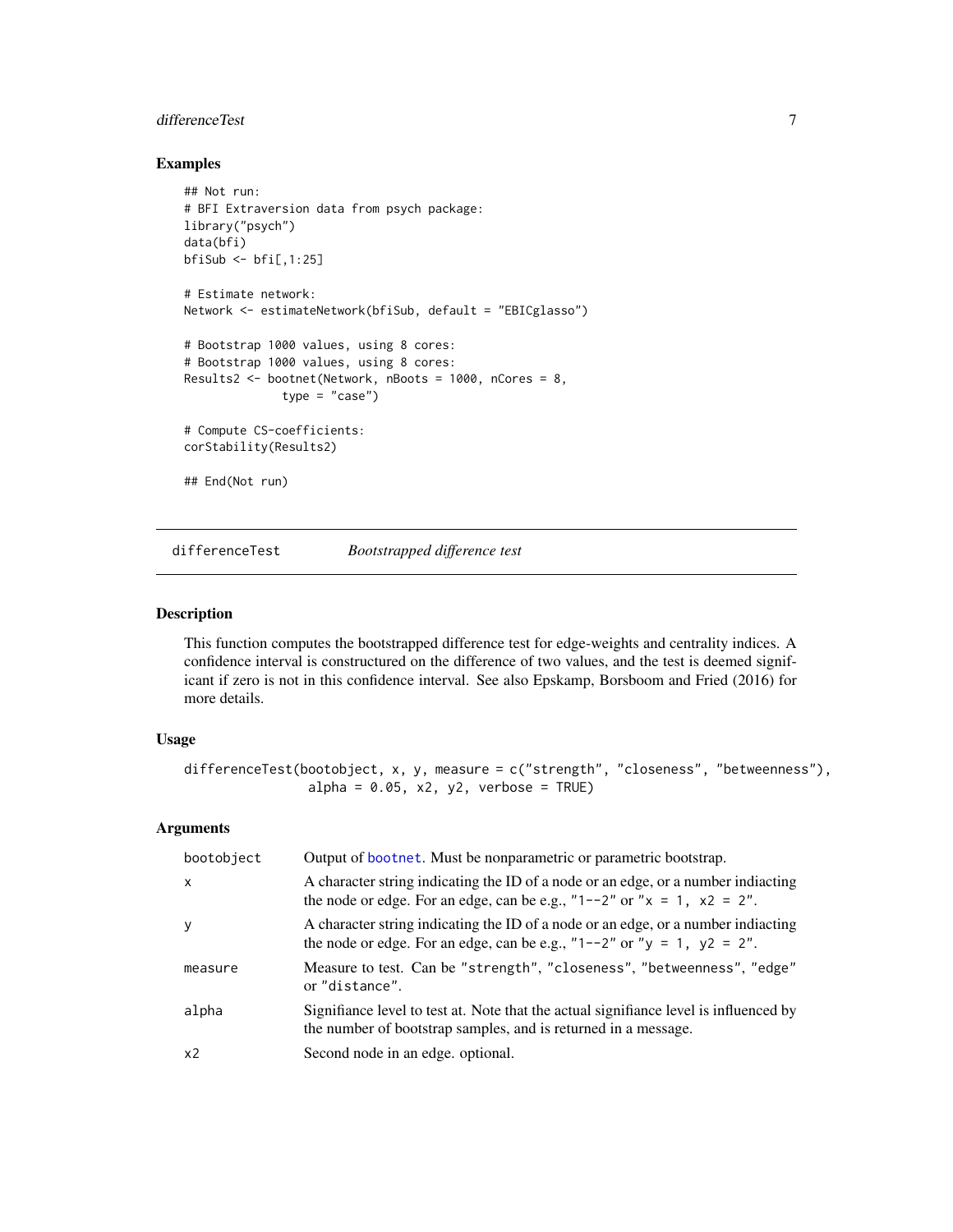<span id="page-7-0"></span>

| у2      | Second node in an edge. optional.                                           |
|---------|-----------------------------------------------------------------------------|
| verbose | Logical, should the message indiacting actual signifiance level be printed? |

#### Author(s)

Sacha Epskamp <mail@sachaepskamp.com>

#### References

Epskamp, S., Borsboom, D., & Fried, E. I. (2016). Estimating psychological networks and their accuracy: a tutorial paper. arXiv preprint, arXiv:1604.08462.

#### See Also

[bootnet](#page-2-1)

#### Examples

```
## Not run:
# BFI Extraversion data from psych package:
library("psych")
data(bfi)
bfish \leftarrow bfi[, 1:25]# Estimate network:
Network <- estimateNetwork(bfiSub, default = "EBICglasso")
# Bootstrap 1000 values, using 8 cores:
Results1 <- bootnet(Network, nBoots = 1000, nCores = 8)
# Test for difference in strength between node "A1" and "C2":
differenceTest(Results, "A1", "C2", "strength")
# Test for difference between edge N1--N2 and N3--N4:
differenceTest(Results, "N1--N2", "N3--N4", "edge")
# Alternative:
differenceTest(Results, x = "N1", x2 = "N2", y = "N3",y2 = "N4", measure = "edge")## End(Not run)
```
<span id="page-7-1"></span>estimateNetwork *Estimate a network structure*

#### Description

This function allows for flexible estimation of a network structure using various R packages and model frameworks. This is typically done by using one of the default sets. See details for manual specification. See also Epskamp, Borsboom and Fried (2016) for more details.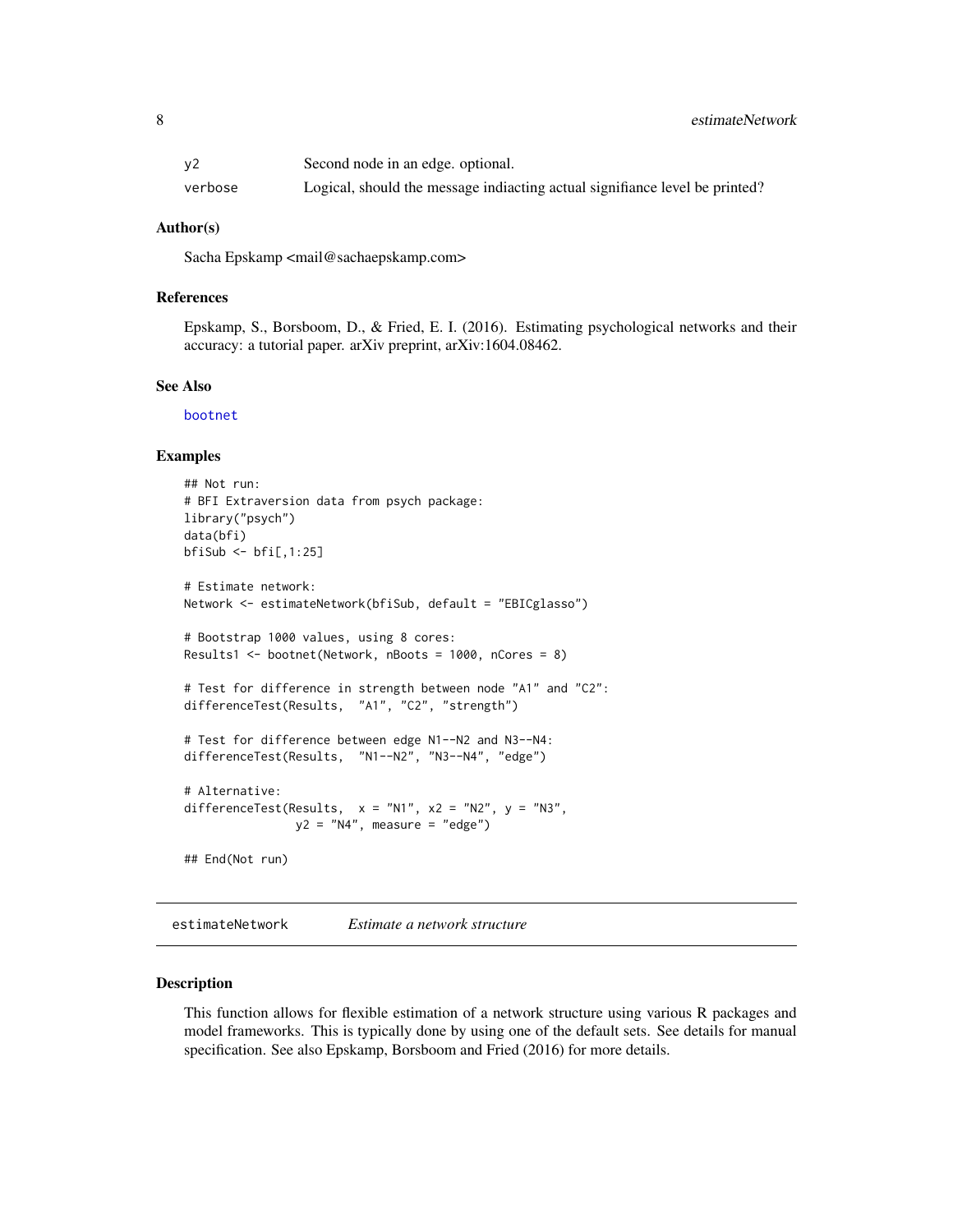# <span id="page-8-0"></span>Usage

| estimateNetwork(data, default = c("none", "EBICglasso", "pcor", "IsingFit", "IsingLL", |
|----------------------------------------------------------------------------------------|
| "huge", "adalasso"), prepFun, prepArgs, estFun, estArgs,                               |
| graphFun, graphArgs, intFun, intArgs, labels, verbose = TRUE)                          |

# Arguments

| data      | A data frame or matrix containing the raw data. Must be numeric, integer or<br>ordered factors.                                                                                                                                                                                                                 |
|-----------|-----------------------------------------------------------------------------------------------------------------------------------------------------------------------------------------------------------------------------------------------------------------------------------------------------------------|
| default   | A string indicating the method to use. Specifying a default sets default values<br>to prepFun, prepArgs, estFun, estArgs, graphFun, graphArgs, intFun and<br>intArgs. Setting a default can be omitted but that does require specifying all<br>above mentioned arguments. Current options are:                  |
|           | "EBICglasso" Gaussian Markov random field estimation using graphical LASSO<br>and extended Bayesian information criterion to select optimal regulariza-<br>tion parameter. Using EBICglasso from the qgraph package.                                                                                            |
|           | "IsingFit" Ising model estimation using LASSO regularized nodewise logis-<br>tic regression and extended Bayesian information criterion to select optimal<br>regularization parameter. Using IsingFit from the IsingFit package.                                                                                |
|           | "pcor" Partial correlation network (non-regularized Gaussian Markov random<br>field), using cor2pcor from the corpcor package.                                                                                                                                                                                  |
|           | adalasso Uses the adalasso.net from the parcor package.                                                                                                                                                                                                                                                         |
|           | huge Uses EBIC model selection of GGM networks estimated via the glasso<br>algorithm as implemented in the huge package (as opposed to glasso and<br>qgraph packages used in default = "EBICglasso"). Uses nonparanormal<br>transformation in preparing the data and does not use polychoric correla-<br>tions. |
|           | See details section for a more detailed description.                                                                                                                                                                                                                                                            |
| prepFun   | A function that takes as input the raw data and returns whatever the estimation<br>function needs (as first argument). Typically this function is used to correlate or<br>binarize the data. Defaults to identity if omitted and default is not set.                                                            |
| prepArgs  | A list with arguments for prepFun. Defaults to list() if omitted and default<br>is not set.                                                                                                                                                                                                                     |
| estFun    | A function that takes as input the prepared raw data and estimates a network.                                                                                                                                                                                                                                   |
| estArgs   | A list with arguments for estArgs                                                                                                                                                                                                                                                                               |
| graphFun  | A function that takes the result of estFun and extracts the estimated weights<br>matrix. Defaults to identity if omitted and default is not set.                                                                                                                                                                |
| graphArgs | A list with arguments for graphFun. Defaults to list() if omitted and default<br>is not set.                                                                                                                                                                                                                    |
| intFun    | A function that takes the result of estFun and extracts the estimated intercepts.<br>Defaults to null if omitted and default is not set.                                                                                                                                                                        |
| intArgs   | A list with arguments for intFun. Defaults to list() if omitted and default is<br>not set.                                                                                                                                                                                                                      |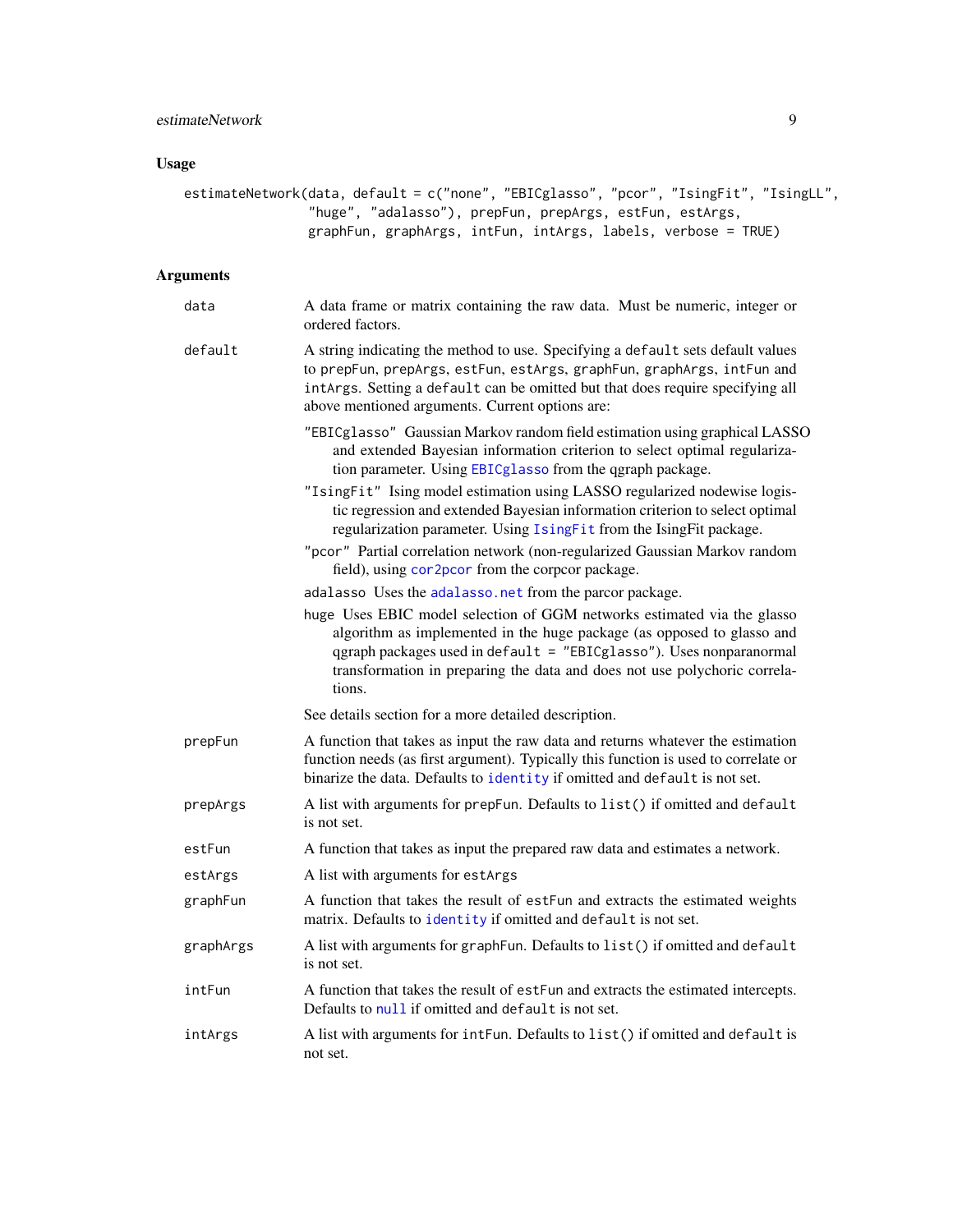<span id="page-9-0"></span>10 estimateNetwork

| labels  | A character vector containing the node labels. If omitted the column names of<br>the data are used. |
|---------|-----------------------------------------------------------------------------------------------------|
| verbose | Logical, currently only used when $default = "EBICglasso"$ in the cor-auto<br>function.             |

#### Details

The user can manually set the estimation method of the PMRF in bootnet using a set of arguments to the bootnet function. First, the method of preprocessing the data must be defined via the prepFun argument, which must be assigned a function that takes a dataset as input and returns the viable input for the network estimator. The argument prepArgs can be specified a list of arguments to the prepFun function. Data preprocessing typically means correlating the data for the GGM or binarizing it for the Ising model (to this end bootnet provides a binarize function). Next, we estimate the network. To do so, we assign the estFun argument, a function that takes whatever the output of prepFun was and estimates a network. The estArgs argument can be used to assign a list of additional arguments to the function used in estFun. Finally, we need to extract the weights matrix and intercepts. Assigning functions to the graphFun and intFun arguments respectively can do this. An example of how these commands work together to estimate a network using default = "EBICglasso" is shown below:

estimateNetwork(Data,prepFun = cor\_auto,prepArgs = list(verbose = FALSE),estFun = qgraph::EBICglassc

The following defaults can be used:

```
cor_auto from the qgraph packageprepArgs list(verbose=TRUE) for estimating a network and list(verbose=FALSE) for
       bootstrap samples.
    estFun EBICglasso from the qgraph package
    estArgs list(n = nrow(data), returnAllResults = TRUE)
    graphFun function(x)x[['optnet']]
   graphArgs list()
   intFun null
   intArgs list()
binarize
   prepArgs list()
    estFun IsingFit from the IsingFit package
    estArgs list(plot = FALSE, progress = FALSE)
    graphFun function(x)x[['weiadj']]
    graphArgs list()
   intFun function(x)x[['thresholds']]
   intArgs list()
default = "pcor" prepFuncor_auto from the qgraph package
    prepArgs list()
    cor2pcor from the corpcor package
    estArgs list()
    graphFun identity
    graphArgs list()
```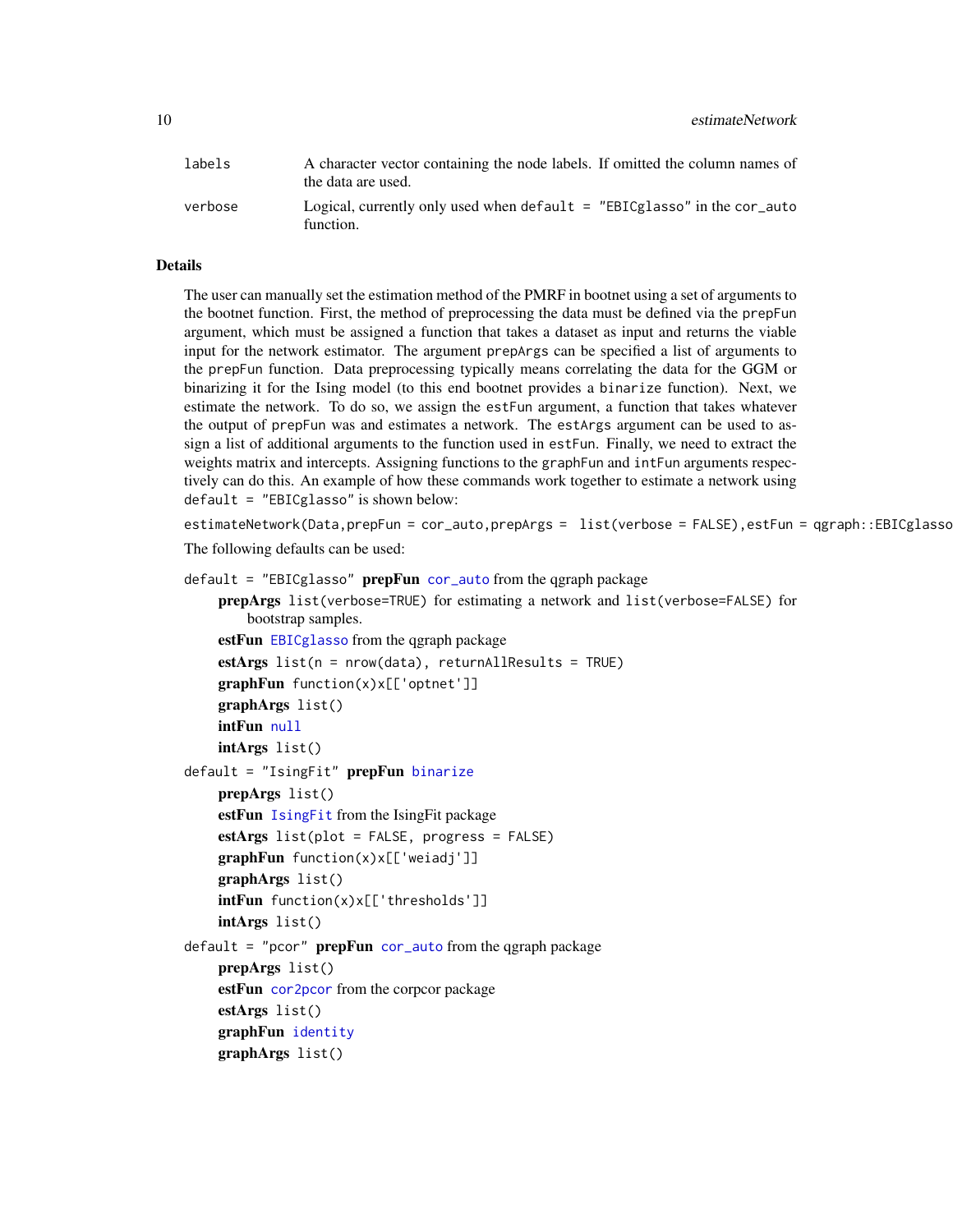# <span id="page-10-0"></span>estimateNetwork 11

```
intFun null
    intArgs list()
default = "adalasso" <b>prepFun</b> identityprepArgs list()
    estFun adalasso.net from the parcor package
    estArgs list()
    graphFun function(x)as.matrix(Matrix::forceSymmetric(x$pcor.adalasso)
    graphArgs list()
    intFun null
    intArgs list()
default = "huge" prepFun function(x)huge.npn(na.omit(as.matrix(x)), verbose = FALSE),
        huge.npn from the huge package
    prepArgs list()
    estFun function(x)huge::huge.select(huge::huge(x,method = "glasso",verbose=FALSE), criterion = "
        using the huge package
    estArgs list()
    graphFun as.matrix(qgraph::wi2net(as.matrix(x$opt.icov))), using the huge pack-
        age
    graphArgs list()
    intFun null
    intArgs list()
```
### Value

A bootnetResult object with the following elements:

| graph      | The weights matrix of the network                        |
|------------|----------------------------------------------------------|
| intercepts | The intercepts                                           |
| results    | The results of the estimation procedure                  |
| labels     | A vector with node labels                                |
| nNodes     | Number of nodes in the network                           |
| nPerson    | Number of persons in the network                         |
| input      | Input used, including the result of the default set used |

# Author(s)

Sacha Epskamp <mail@sachaepskamp.com>

# References

Epskamp, S., Borsboom, D., & Fried, E. I. (2016). Estimating psychological networks and their accuracy: a tutorial paper. arXiv preprint, arXiv:1604.08462.

# See Also

[bootnet](#page-2-1)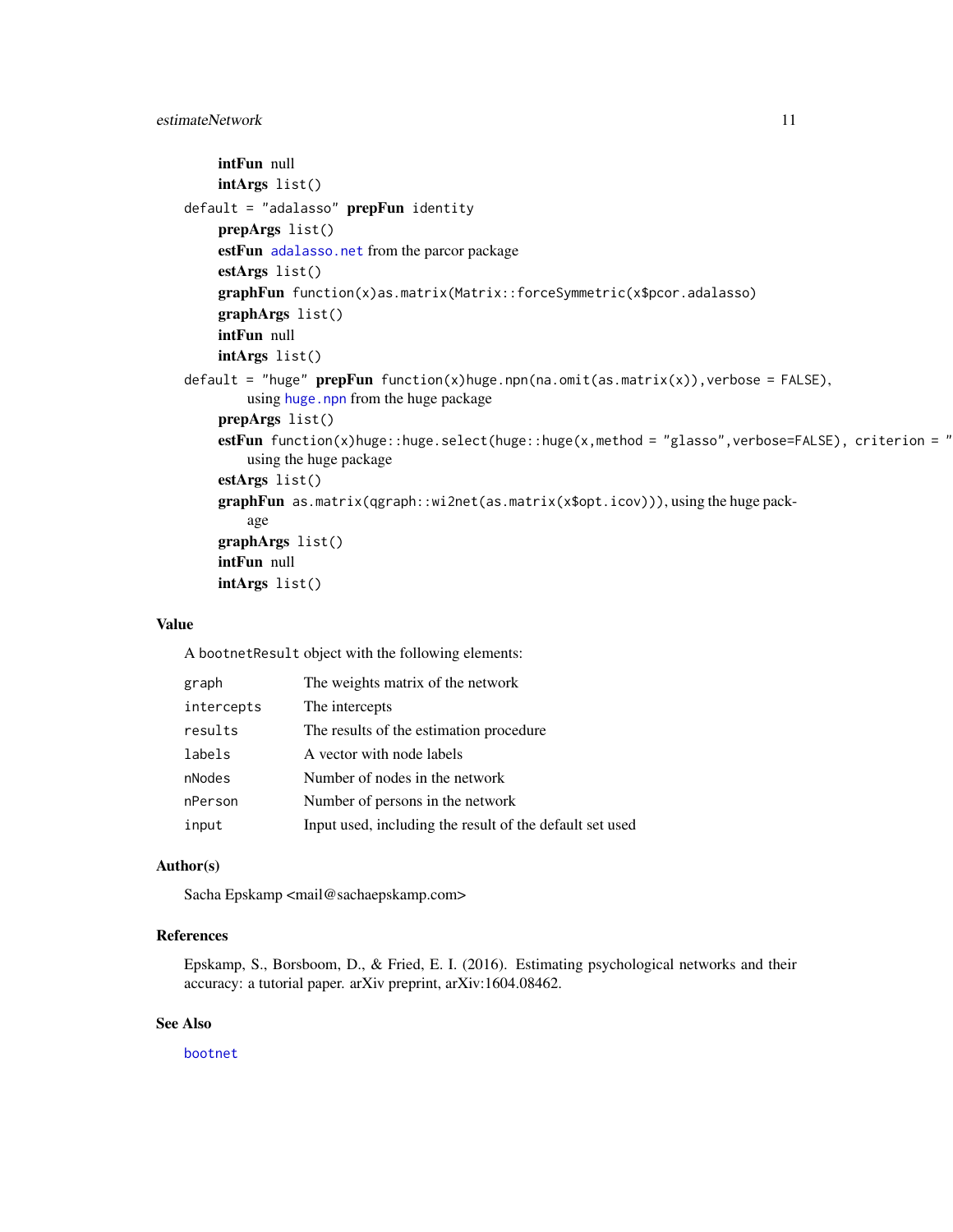# <span id="page-11-0"></span>Examples

```
# BFI Extraversion data from psych package:
library("psych")
data(bfi)
bfiSub <- bfi[,1:25]
# Estimate network:
Network <- estimateNetwork(bfiSub, default = "EBICglasso")
# Some pointers:
print(Network)
# Estimated network:
plot(Network, layout = 'spring')
## Not run:
# Centrality indices:
library("qgraph")
centralityPlot(Network)
## End(Not run)
```
<span id="page-11-1"></span>null *Returns NULL*

# Description

This function simply returns NULL.

# Usage

 $null(...)$ 

#### Arguments

... Anything

# Author(s)

Sacha Epskamp <mail@sachaepskamp.com>

# Examples

null("Not NULL")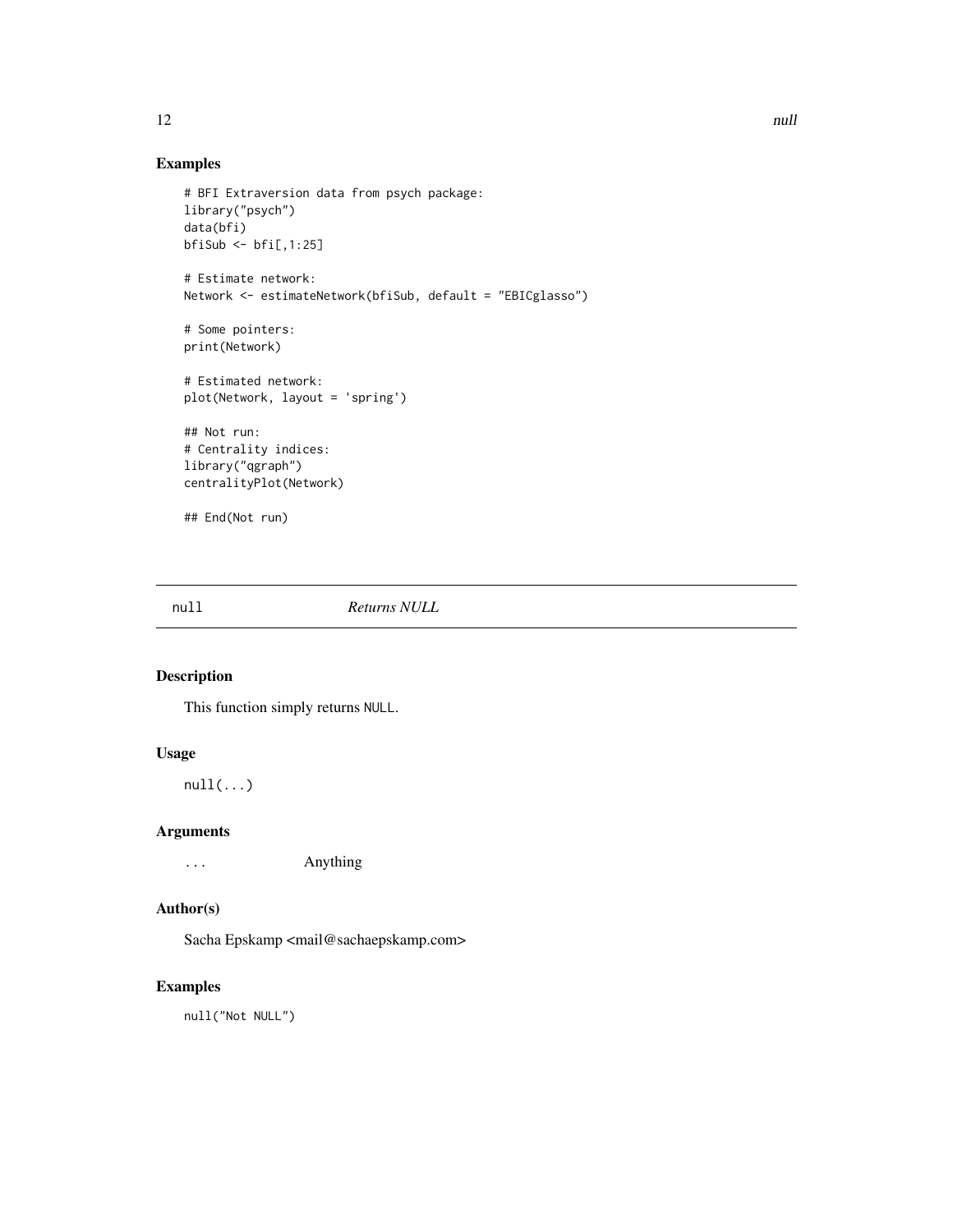## <span id="page-12-1"></span><span id="page-12-0"></span>Description

This function can be used to plot bootnet results by plotting all bootstrapped statistics as line or by plotting confidence intervals.

# Usage

```
## S3 method for class 'bootnet'
plot(x, statistics,
        plot, CIstyle = c("default","SE","quantiles"),
      rank = FALSE, sampleColor = "darkred", samplelwd = 1, bootColor = "black",
        bootAlpha = 0.01, bootlwd = 0.9, areaAlpha = 0.1,
        order = c("id", "sample", "mean"), decreasing = TRUE, perNode = FALSE,
        legendNcol = 2, labels=TRUE, legend = TRUE,subsetRange = c(100,0),
       area = !perNode, alpha = 0.05, onlyNonZero = FALSE, differenceShowValue,
        differenceEdgeColor = TRUE, verbose = TRUE,...)
```
# Arguments

| X           | A bootnet object                                                                                                                                                                                                                                                                                                         |
|-------------|--------------------------------------------------------------------------------------------------------------------------------------------------------------------------------------------------------------------------------------------------------------------------------------------------------------------------|
| statistics  | The types of statistics to plot. c("intercept", "strength", "closeness", "betweenness") plots<br>all nodewise statistics whereas c("edge", "distance") plots all pairwise statis-<br>tics. Defaults to "edge" for regular bootstrap and c("strength", "closeness", "betweenness")<br>for node and person drop bootstrap. |
| plot        | Character string indicating what to plot. Can be "area" to produce a graph with<br>the area indicating the confidence region, or "difference" producing a plot<br>showing significant differences. Other options are "line" and "interval",<br>which are currently unstable and not recommended to use.                  |
| CIstyle     | Style of CIs to construct. "SE" shows the sample statistic plus and minus two<br>times the standard deviation of bootstraps, and "quantiles" the area between<br>the 2.5th and 97.5th quantile. Defaults to "SE" for strength and betweenness<br>and "quantiles" otherwise                                               |
| rank        | Logical, should plots show rank of statistics instead of statistics?                                                                                                                                                                                                                                                     |
| sampleColor | Color of the original sample line                                                                                                                                                                                                                                                                                        |
| samplelwd   | Line width of the original sample line                                                                                                                                                                                                                                                                                   |
| bootColor   | Color of the bootstrap lines                                                                                                                                                                                                                                                                                             |
| bootAlpha   | Alpha of the bootstrap lines                                                                                                                                                                                                                                                                                             |
| bootlwd     | Line width of the bootstrap lines                                                                                                                                                                                                                                                                                        |
| areaAlpha   | Alpha of the area                                                                                                                                                                                                                                                                                                        |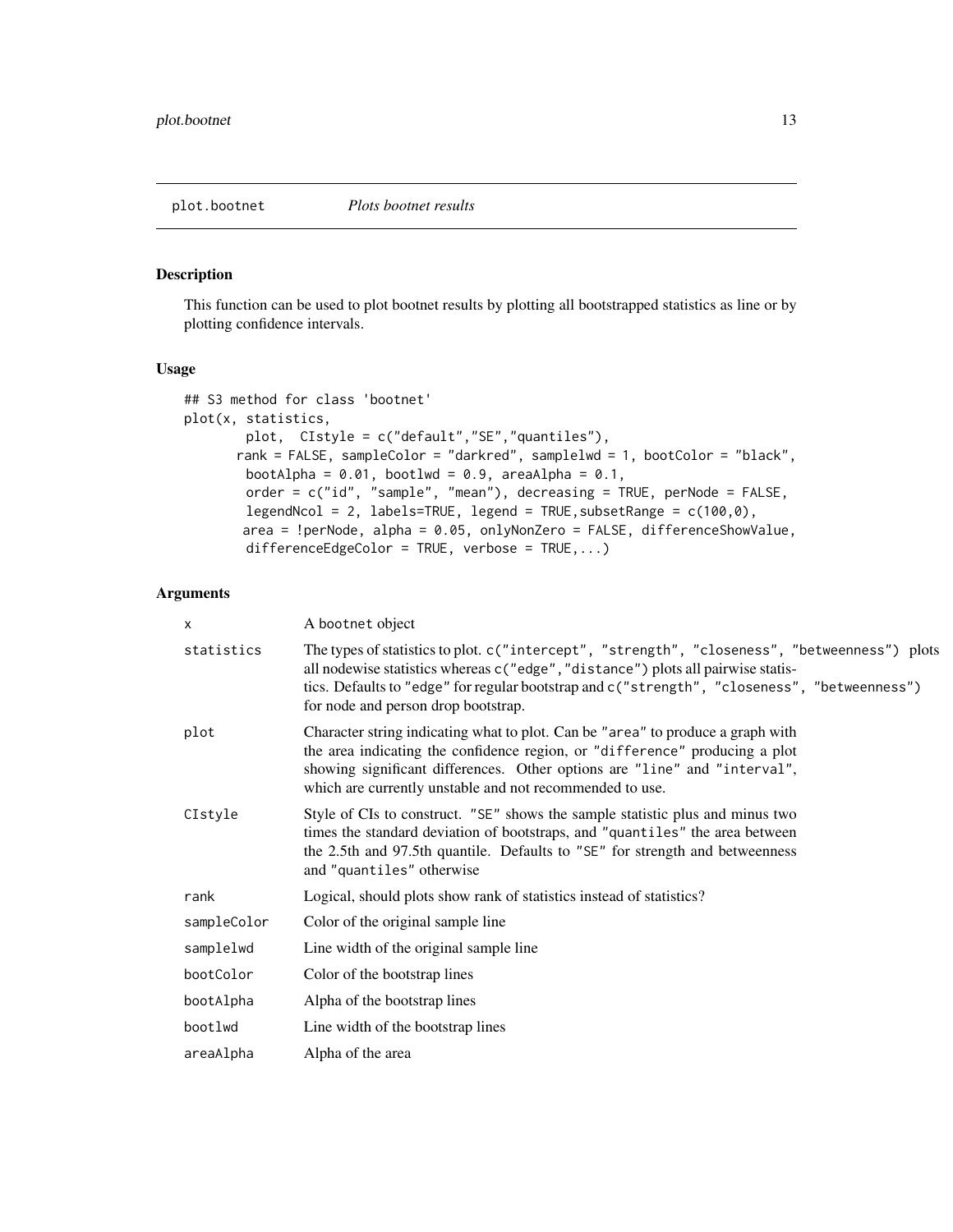<span id="page-13-0"></span>

| order               | String indicating how to order nodes. "id" will order nodes based on their name,<br>"mean" will order nodes based on the average bootstrapped value of the first<br>statistic in statistics, and "sample" will order the nodes as done in "mean"<br>but orders ties based on their sample value. |
|---------------------|--------------------------------------------------------------------------------------------------------------------------------------------------------------------------------------------------------------------------------------------------------------------------------------------------|
| decreasing          | Logical indicating if the ordering is decreasing or increasing.                                                                                                                                                                                                                                  |
| perNode             | Logical, should centrality estimates per node be plotted instead of correlation<br>with original parameter. Only used in node and person drop bootstrap.                                                                                                                                         |
| legendNcol          | Number of columns in the legend if $perNode = TRUE$ .                                                                                                                                                                                                                                            |
| labels              | Logical, should labels be plotted?                                                                                                                                                                                                                                                               |
| legend              | Logical, should the legend be plotted?                                                                                                                                                                                                                                                           |
| subsetRange         | Range in percentages of the x-axis in node and person drop plots.                                                                                                                                                                                                                                |
| area                | Logical, should the confidence area be plotted?                                                                                                                                                                                                                                                  |
| alpha               | Signifiance level used in $plot = "difference".$                                                                                                                                                                                                                                                 |
| onlyNonZero         | Logical used when $plot = "difference", statistics = "edge", should$<br>only edges be included that were nonzero in the estimated network structure?                                                                                                                                             |
| differenceShowValue |                                                                                                                                                                                                                                                                                                  |
|                     | Logical used when $plot = "difference".$ Should values be shown in the<br>diagonal of the difference plot?                                                                                                                                                                                       |
| differenceEdgeColor |                                                                                                                                                                                                                                                                                                  |
|                     | Logical used when $plot = "difference", statistics = "edge". Should$<br>diagonal blocks be colored according to default edge colors?                                                                                                                                                             |
| verbose             | Should expected alpha be printed?                                                                                                                                                                                                                                                                |
| .                   | Not used.                                                                                                                                                                                                                                                                                        |

# Value

A ggplot2 object.

# Author(s)

Sacha Epskamp <mail@sachaepskamp.com>

plot.bootnetResult *Plot method for bootnetResult objects*

# Description

Plots the graph using the [qgraph](#page-0-0) package and the qgraph function. Defined as qgraph::qgraph(x[['graph']],labels=x[[

# Usage

```
## S3 method for class 'bootnetResult'
plot(x, ...)
```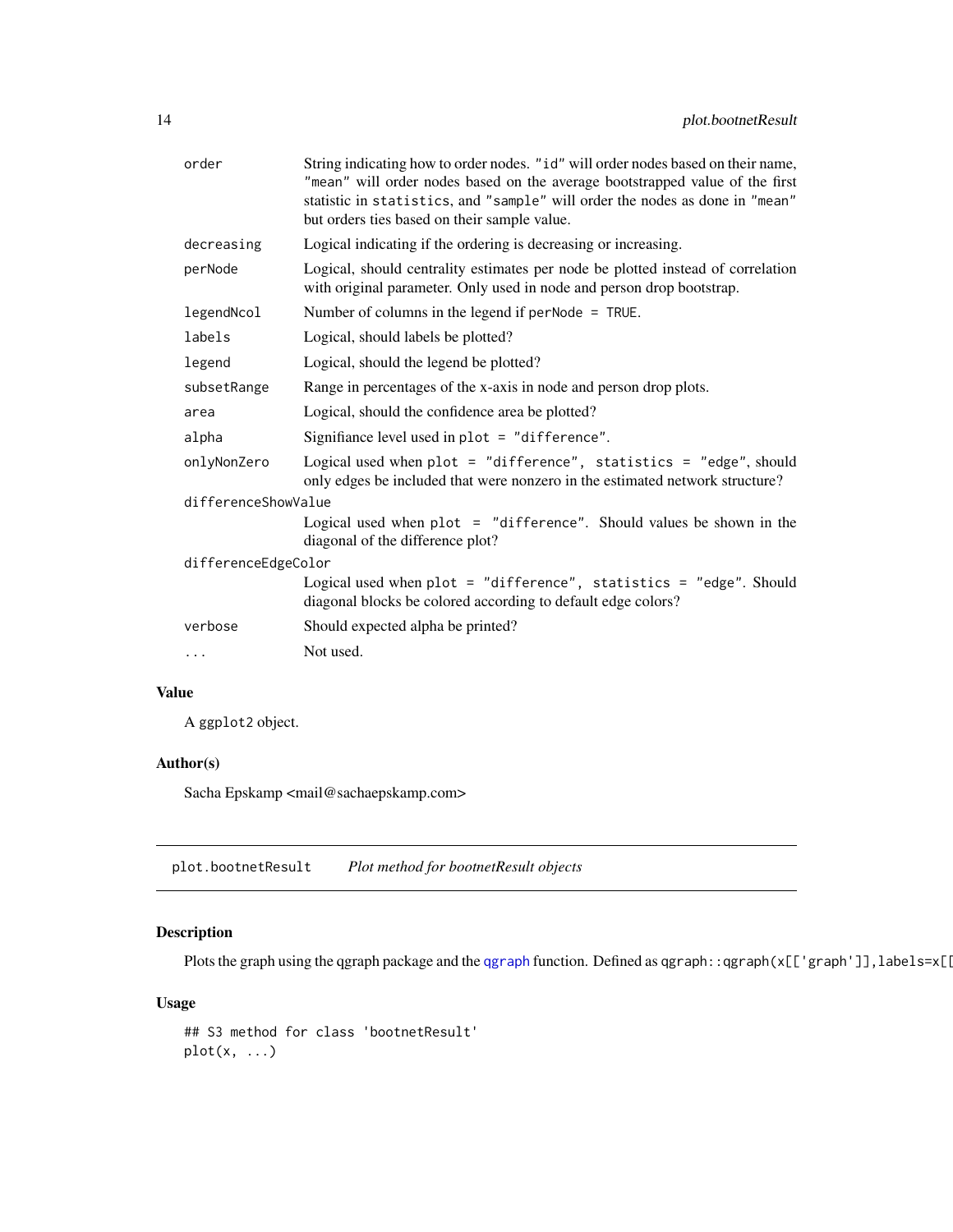# <span id="page-14-0"></span>print.bootnet 15

# Arguments

| x       | A bootnetResult object    |
|---------|---------------------------|
| $\cdot$ | Arguments sent to qgraph. |

# Author(s)

Sacha Epskamp <mail@sachaepskamp.com>

#### print.bootnet *Print method for bootnet and bootnetResult objects*

# Description

Prints a short overview of the results of [bootnet](#page-2-1)

# Usage

```
## S3 method for class 'bootnet'
print(x, \ldots)## S3 method for class 'bootnetResult'
print(x, \ldots)## S3 method for class 'bootnetResult'
summary(object, ...)
```
# Arguments

| $\mathsf{x}$ | A bootnet or bootnet Result object |
|--------------|------------------------------------|
| object       | A bootnet Result object            |
| .            | Not used.                          |

# Author(s)

Sacha Epskamp <mail@sachaepskamp.com>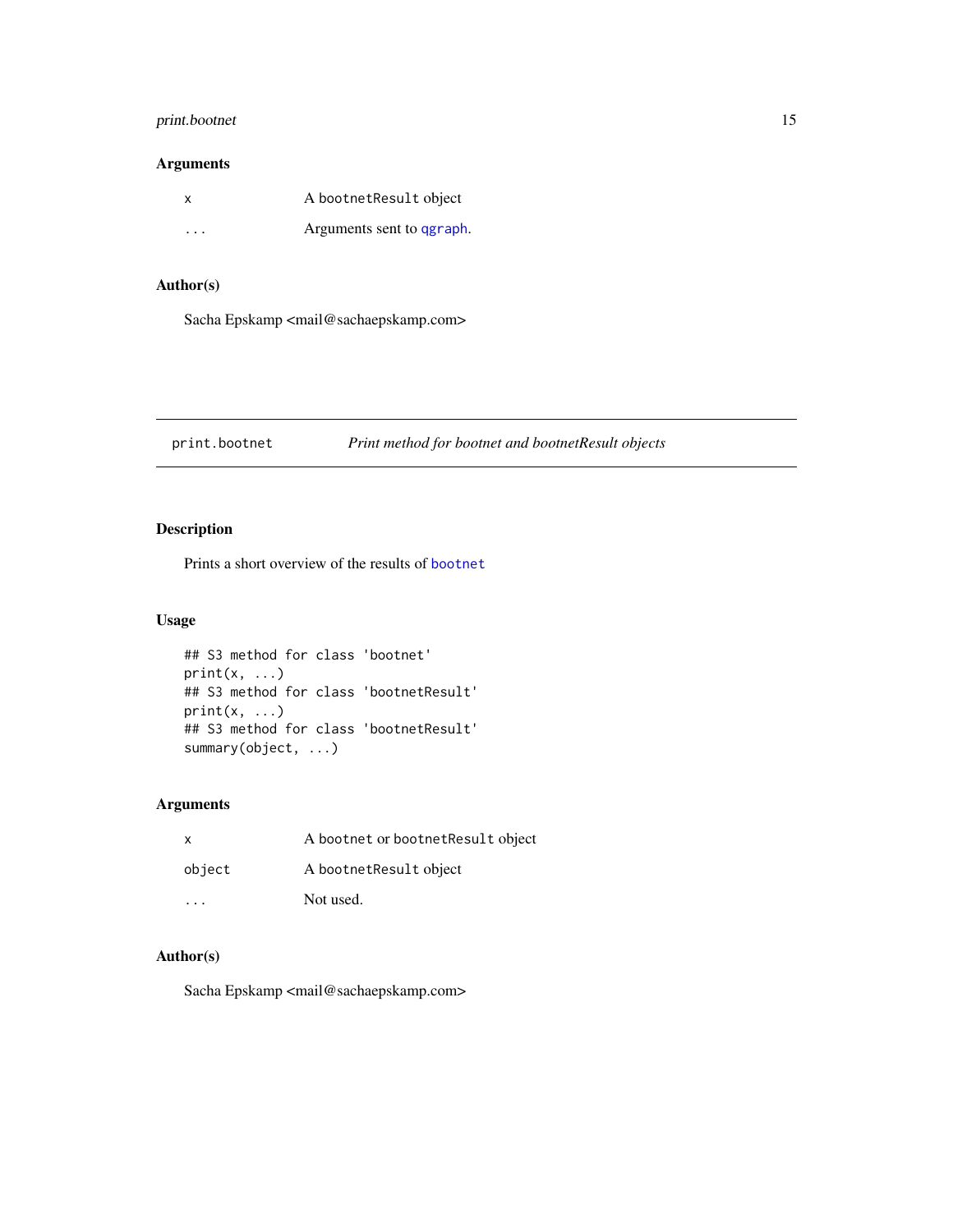<span id="page-15-1"></span><span id="page-15-0"></span>

# Description

Creates a data frame (wrapped as [tbl\\_df](#page-0-0)) containing summarized results of the bootstraps.

# Usage

```
## S3 method for class 'bootnet'
summary(object, statistics = c("edge", "intercept", "strength",
                       "closeness", "betweenness", "distance"), perNode = FALSE,
                            rank = FALSE, ...
```
# Arguments

| object     | A bootnet object                                                                                                                                         |
|------------|----------------------------------------------------------------------------------------------------------------------------------------------------------|
| statistics | The types of statistics to include in the summary table                                                                                                  |
| perNode    | Logical, should centrality estimates per node be plotted instead of correlation<br>with original parameter. Only used in node and person drop bootstrap. |
| rank       | Logical, should plots show rank of statistics instead of statistics?                                                                                     |
| $\ddots$ . | Not used.                                                                                                                                                |

# Value

A tbl\_df (data frame) containing summarized statistics.

# Author(s)

Sacha Epskamp <mail@sachaepskamp.com>